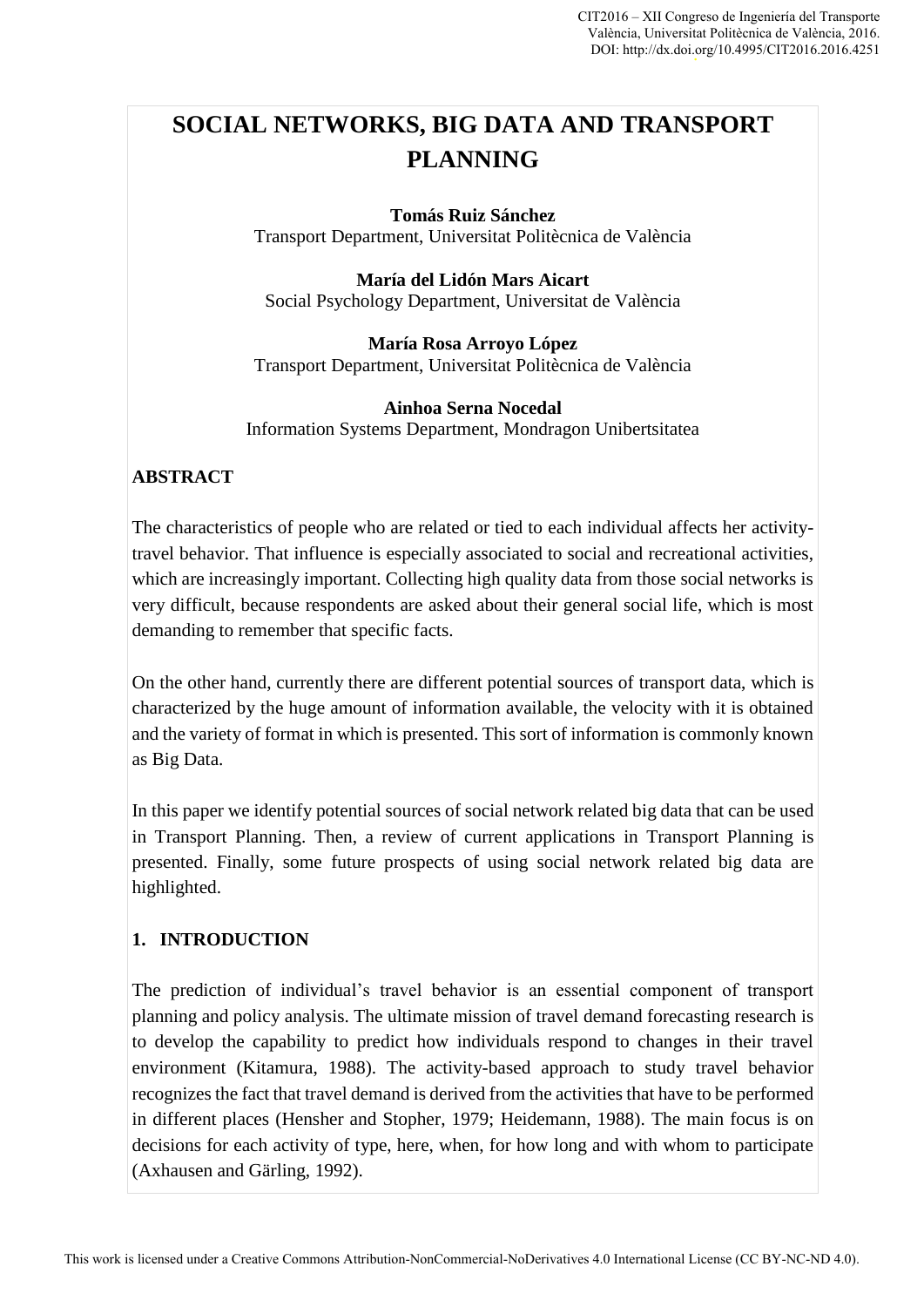Non-compulsory activities, in particular leisure activities, are increasing in importance. Leisure activities in the area of Valencia represented 6.3% in 1991, and 9.3% in 2009 (COPUT, 1994; Generalitat Valenciana, 2010). Other non-recurrent travels represented 14.4% in 1991 and 32.0% in 2009. Leisure travel is more complex and variable that workrelated travel, being less rigid in temporal and spatial patterns and more influenced by external factors such as social contacts or weather conditions (Kowald and Axhausen, 2015). Social interactions are an important explicative variable of leisure travel. Therefore, there is a need to adequately characterize social interactions through Social Networks if we want to study better leisure and social travel.

A Social Network is defined as a set of persons who are linked pairwise, so that each person can reach any other through an active tie (Axhausen, 2006). It is argued that the geography of the members of the travelers' social networks together with the geography of the relevant activity locations determines the amount and style of travel. This is especially true for leisure and social activities. It is important to mention that Social Networks are commonly related to on-line tools that facilitates people sharing information. In this paper, we adopt the first definition for Social Network.

Social network data is being collected mainly in person, using ego approaches and combining qualitative or quantitative techniques. They are long surveys (two hours long), and the respondents are asked about the characteristics of their social networks (alter's demographics, spatial location, frequency of interactions, etc.) (Ohnmacht, 2015; Carrasco et al., 2008; Van den Berg et al., 2009; van den Berg and Timmermans, 2015) and information on habitual mobility, preferences, biographical questions (Axhausen and Frei, 2007). The amount and characteristics of Social network data requires new sources of information that could complement survey data.

## **2. SOCIAL NETWORK BIG DATA**

Big Data represents the information assets characterized by such a High Volume, Velocity and Variety (the three Vs) to require specific technology and analytical methods for its transformation into value (de Mauro et al., 2016). Big Data sources for Transport Planning applications include: GPS traces (smart phones, etc.), cell phones traces, transit smart card transactions, other count and sensor data (including on-board vehicle sensors), online Social Media/Networks, credit card transactions (travel-related activities), RFID traces (NFC…).

Besides the three Vs, Social Network related Big Data usually have the following characteristics: individual data, spatio-temporal data, socioeconomics and demographics, information shared, messy/disorganized data, multiparametric data, event-oriented data, type of social link/tie (depends on the data source).

Considering those characteristics, Social Network related big data could be inferred from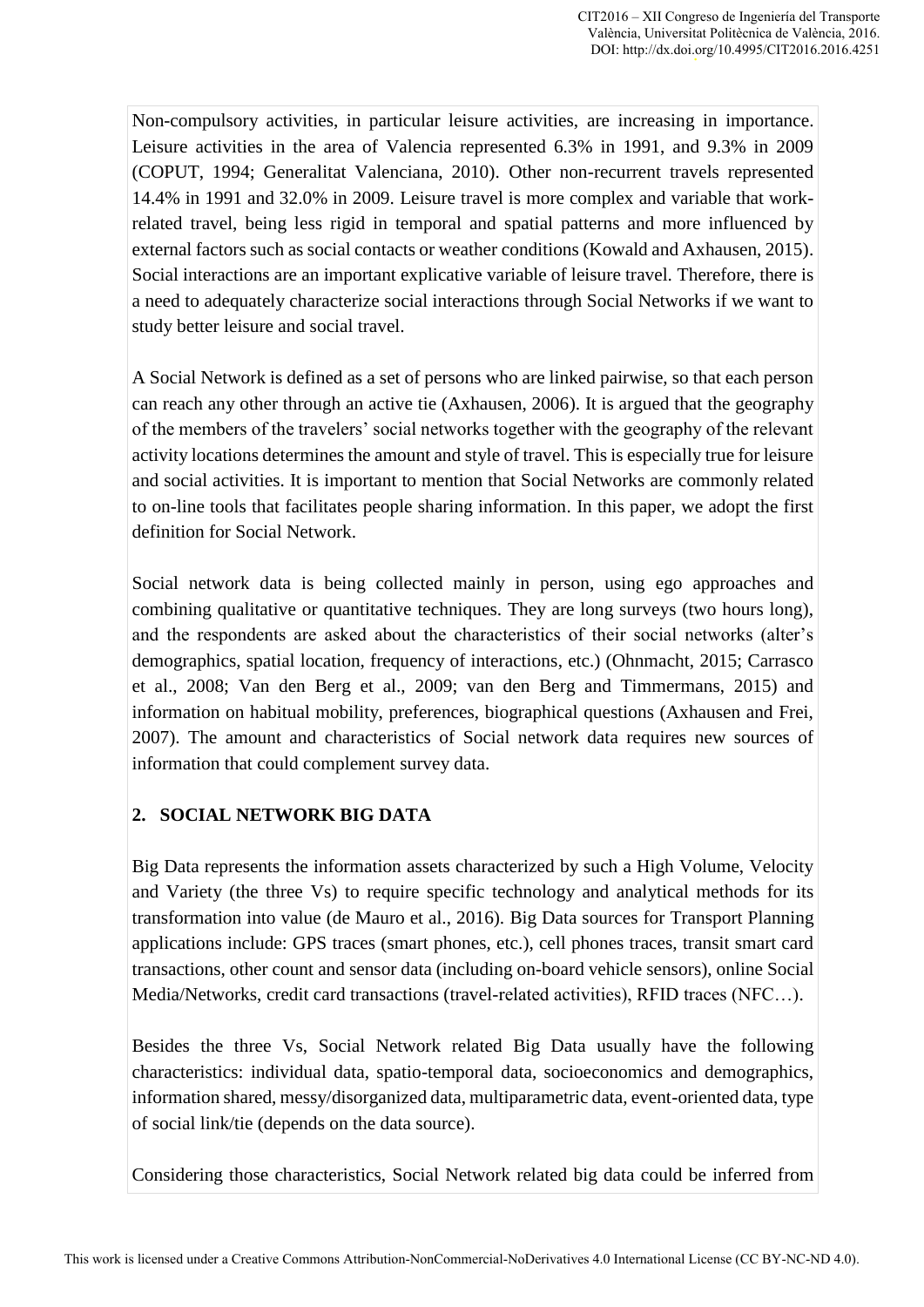Internet-based Social Media/Network tools. A Social Media is a system that disseminates information to others. Internet-based are currently the main social media data source. The terms on-line social media and social network sites are used in this domain interchangeably. Examples of online social networks are Twitter, Facebook, Linkedin, etc. Data from these and other similar online social networks have been used to characterized social interactions: Davis et al. (2011), Luo and Zhong (2015), Gilbert and Karahalios (2009), Aiello et al (2012).

The advantages of using Social Media information for travel behavior studies are: the ability to capture the whole trip; preserve elements of the associated context and/or the individual socio-characteristics; bring in qualitative data on large scale; cost effectiveness. On the other hand, they have some limitations: lack of accompanying context in the data; informal nature of textual content; scarce location related information; need of periodic monitoring and enhancement of the system.

Characteristics of social network Big Data can also be inferred from wi-fi connections (Sapiezynski et al., 2015), and cell phones traces like Call Detail Records (CDR): Eagle et al. (2009), Zhang and Dantu (2010), Calabrese et al. (2011), Cho et al. (2011), Phithakkitnukoon et al. (2012), Chen and Mei (2014), Toole et al. (2015), Picornell et al. (2015).

## **3. CURRENT APPLICATIONS**

Current applications of Social Network big data in Transport Planning are still very scarce. We found in the literature references related to improving sustainable mobility, enhancing road safety, promoting public involvement, and facilitating management and operation. Only one work is related to characterize (air) travel behavior.

Rovniak et al. (2013) designed and evaluated of a social network intervention for promoting physical activity. Bartle et al. (2013) explored, using a qualitative approach, the social processes that occurred when a group of 23 commuter cyclists interacted with one another through a specially designed, map-based website over six weeks, sharing their routes and other cycling-related information.

Fire et al (2012) used a collaborative community –based navigation application to improve road safety by informing police departments on locations that need more attention. Elevant (2013) combined a personalized service of weather information to drivers and the introduction of a social network component, including user-generated local weather observations. Both methods used together proved efficient as the amount of changed decisions was of considerable amplitude. A correlation between time of exposure and changed decisions implies that social components and interactivity may be a powerful tool in traffic weather services and ITS. Luan et al (2015) developed a vehicular social network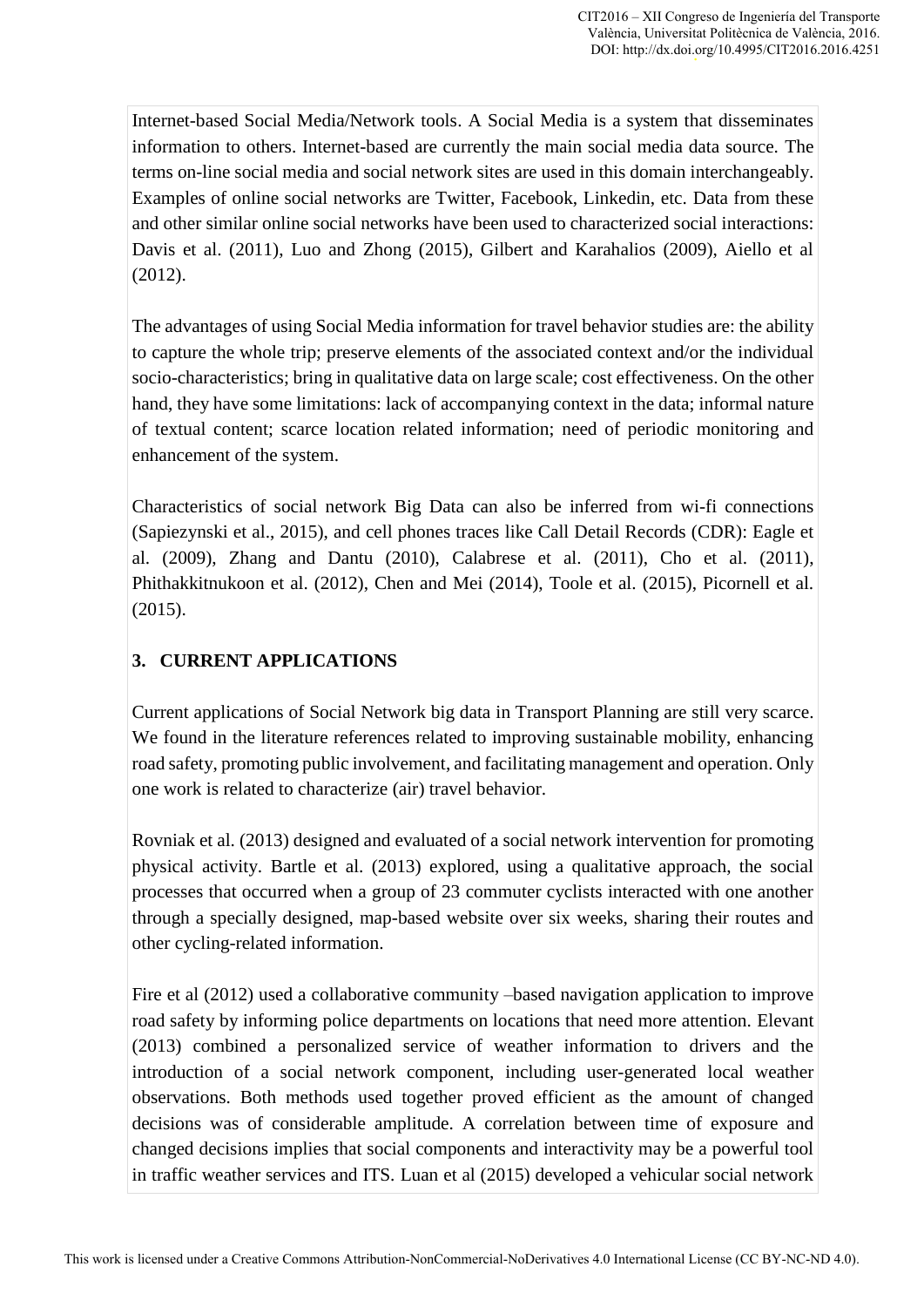to enable social communications and interactions among users on the road during their highway travels.

Nash (2012) describes an Internet application designed to test the use of ITS techniques in improving transport planning. It consists of a game, best practices library and social network. The game and best practices are designed to educate residents, while the social network allows them to suggest ideas for improving transport. The application was developed and tested in Vienna during 2011. The application was successful technically, but failed to attract a critical mass of users. Bakht and El-Diraby studied the underlying social networks formed in the background of public relations processes on online social media public involvement during planning of four light rail transit projects in various cities in the United States and Canada. Such networks are referred to as infrastructure discussion networks (IDN) and can be rich sources of information for decision makers.

Ai et al. (2012) proposed a novel social network architecture for rail traffic transportation system is proposed, including the SNS Management Center, a dedicated social network for internal information exchanges among the drivers, the dispatchers, and the train control center, the SNS for the information exchanges among the train marshals, crews, and passengers. The proposed framework attempts to exploit social networks in an active manner in the field of rail traffic transportation systems to make the system safer, more secure, reliable, comfortable, and humane.

Wall et al. (2014) explored the use of online social network data in characterizing individuals' air travel behavior. Data were collected through a web-based survey including information about individuals' air travel history and online social network information, specifically participants' Facebook networks. They found a positive relationship between the size and distribution of individuals' Facebook social networks and both their engagement in air travel and the odds that their air travel will be leisure related or will include a leisure component.

## **4. FUTURE PROSPECTS: THE MINERVA PROJECT**

As described earlier, current applications of data on social interactions collected from online social networks or mobile phones on transport planning are very scarce. We describe below an ongoing project that aims to contribute on the improvement of travel demand forecasting methods.

Recently, the Minister for Economy and Competiveness of Spain has funded MINERVA, a research project to enhance data collection methods for travel demand forecasting. The aim of MINERVA is to evaluate the usefulness of data from on-line social media and mobile phones to obtain information related to activities and trips, perceptions and attitudes related to travel, and social network interactions.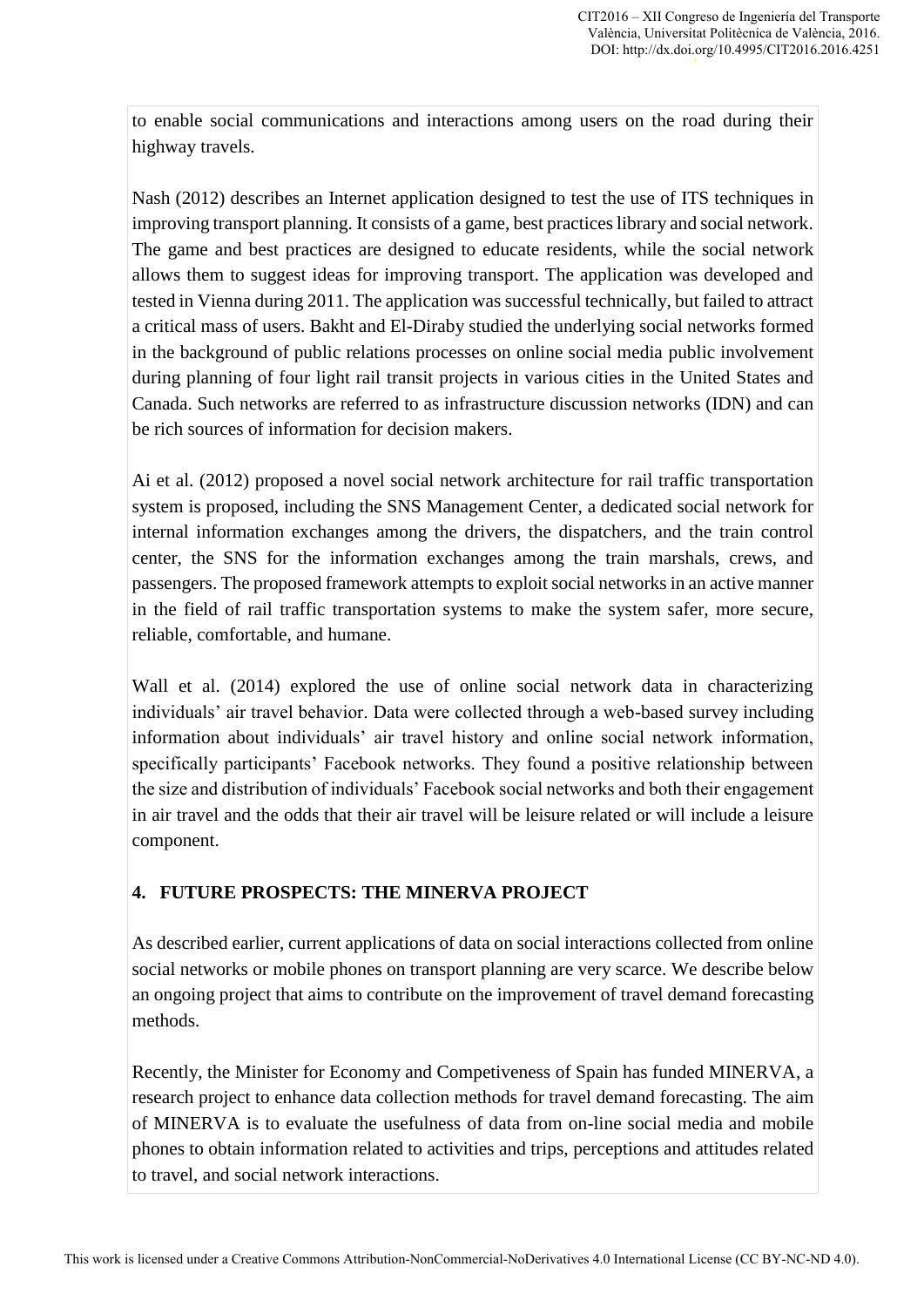

**FIGURE 4.1 MINERVA framework for data collection of travel demand** 

It is planned to collect passive information (without the intervention of individuals) to inferred characteristics of social network interactions and activities and travels from Social Media and mobile phones. Perceptions and attitudes related to travel will be only possible to be collected from Social Media. The estimation and calibration of algorithms to extract that passive information requires a secondary source of information, which will be collected through surveys. Additionally, contextual data related to characteristics of the transportation system and urban environment will be collected.

The development of MINERVA includes some challenges concerning the extraction of valid information from Social Media and mobile phones, estimation and validation of Big Data algorithms, and development of data fusion techniques to take advantages of the benefits of each type of information.

## **5. CONCLUSIONS**

This paper presents a review of the use of data from Social Media and mobile phones to infer social interactions characteristics, and how those results are being used in the field of Transport Planning. The aim of MINERVA project is to contribute to enhance the Transport Planning process through improving data collection methods for travel demand forecasting. MINERVA's aim is to complete travel survey data with Social Network and travel behavior information inferred from the use of Social Media and mobile phones.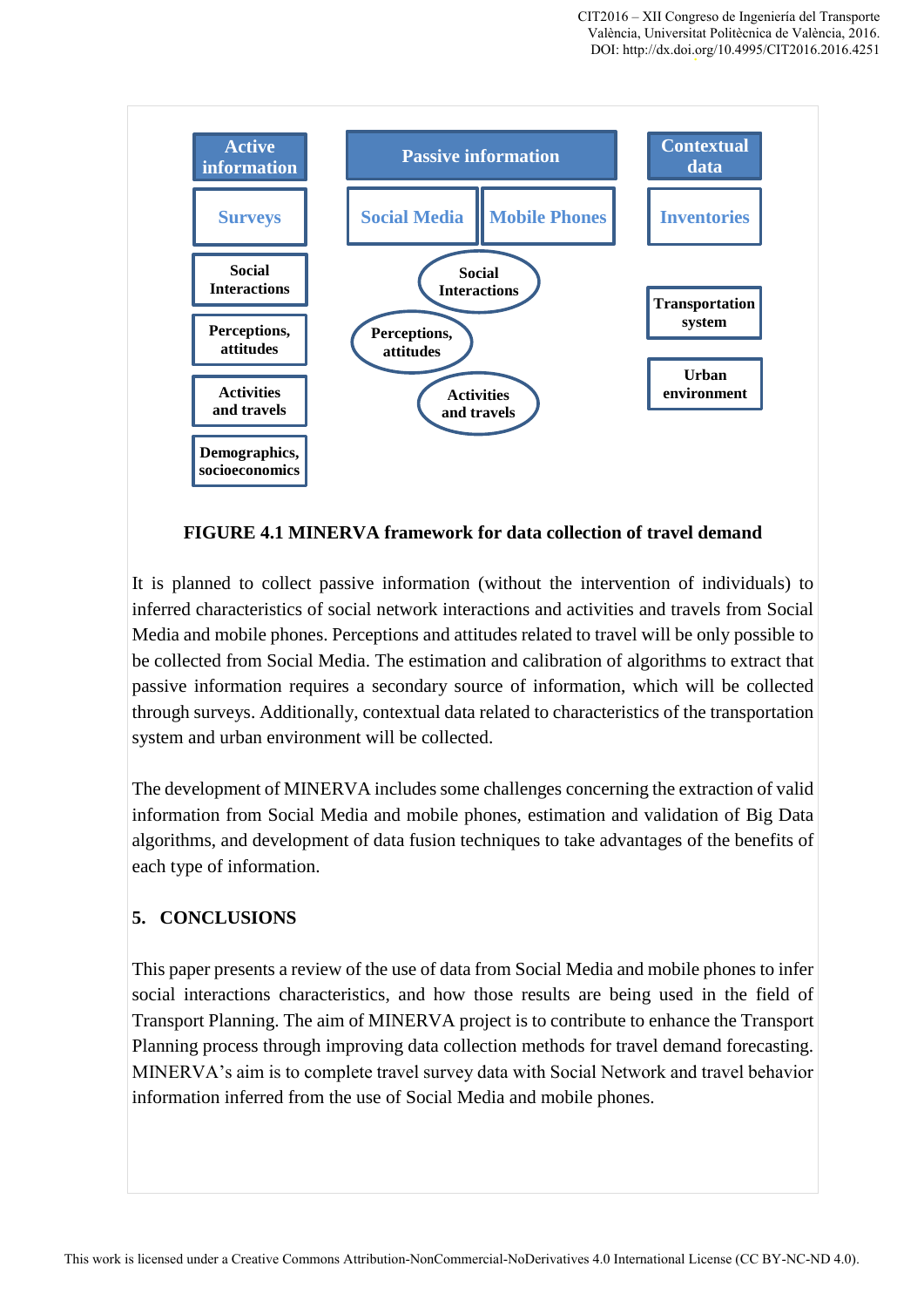## 6. **REFERENCES**

Ai, B., Cheng, X., Yang, L., Zhong, Z., Ding, J-W., and Song, H. (2012). Social Network Services for Rail Traffic Applications. *Intelligent Systems*, 29 (6), 63-69.

Aiello et al. (2012) Friendship prediction and homophily in Social Media. *ACM Transactions of the Web*, 6, 2:9.

Axhausen, K.W. (2006). Social factors in future travel: A qualitative assessment. *IEE Proceedings Intelligent Transport Systems*, 153 (2): 156–166.

Axhausen, K.W. and Gärling, T. (1992). Activity-based approaches to travel analysis: conceptual frameworks, models and research problems. *Transport Reviews*, 12, 4, 323-341.

Axhausen, K. W. and Frei, A. (2007). Size and structure of social network geographies, Arbeitsbericht Verkehrs und Raumplanung, No. 439 (Zurich: Institute for Transport Planning and Systems, ETH Zurich).

Bakht, M. and El-Diraby, T. (2014). Hidden Social Networks That Drive Online Public Involvement in Infrastructure Construction. Case Study of Light Rail Transit Projects in North America. *Transportation Research Record: Journal of the Transportation Research Board*, 2453, 84-93.

Bartle, C. Avineri, E. and Chatterjee, K. (2013). Online information-sharing: A qualitative analysis of community, trust and social influence amongst commuter cyclists in the UK. *Transportation Research Part F: Traffic Psychology and Behavior*, 16, 60-72.

Calabrese F, Smoreda Z, Blondel VD, Ratti C (2011) Interplay between Telecommunications and Face-to-Face Interactions: A Study Using Mobile Phone Data. *PLoS ONE* 6(7): e20814

Carrasco, J.A., Hogan, B., Wellman, B. and Miller, E.J. (2008). Collecting social network data to study social activity-travel behavior: an egocentric approach. Environment and Planning B: Planning and Design, 35 (6), 961-980.

Chen, C. and Mei, Y. (2014). Does distance still matter in facilitating social ties? The roles of mobility patterns and the built environment. *TRB 2014 Annual Meeting Compendium.*

Cho, E., Myers, S.A. and Leskovec, J. (2011). Friendship and Mobility: User Movement In Location-Based Social Networks*. KDD 2011*, August 21-24, San Diego, California, USA.

Conselleria d'Obres Públiques, Urbanisme i Transports (1992). El transporte metropolitano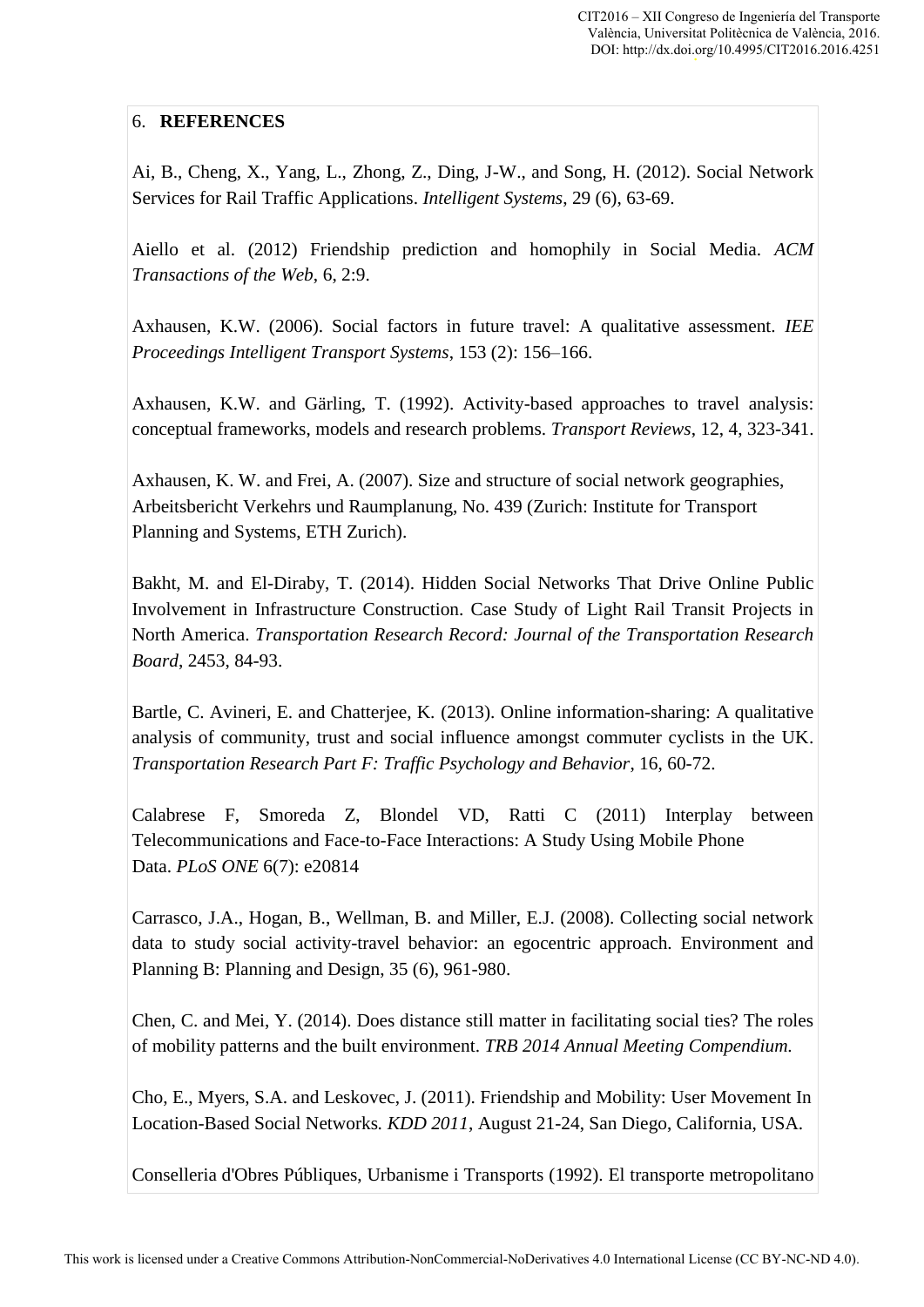en el área de Valencia : encuesta de movilidad metropolitana, 1991.

De Mauro, A., Greco, M., Grimaldi, M. (2016). "A Formal definition of Big Data based on its essential Features". *Library Review*, 65, 122–135.

Eagle et al. (2009) Inferring friendship network structure by using mobile phone data. *Pnas*, 106 (36), 15274-15278.

Elevant, K. (2013). Trust-networks for changing driver behaviour during severe weather. *IET Intelligent Transport Systems*, 7 (4), 415-424.

Ferrer, S. and Ruiz, T. (2014). Using Smartphones to Capture Personal Travel Behavior. In *Mobile Technologies for Activity-Travel Data Collection and Analysis* (Rasouli, S. and Timmermans, H., Eds.), 171-186.

Fire, M., Kagan, D., Puzis, R., Rokach, L. and Eolivici, Y. (2012). Data mining opportunities in geosocial networks for improving road safety. 2012 *IEEE 27th Convention*, 14-17 November, 1-4.

Generalitat Valenciana (2010). Estudio de movilidad área metropolitana de València.

Gilbert, E. and Karahalios, K. (2009) Predicting tie strength with Social Media. Proceedings of the *SIGCHI Conference on Human Factors in Computing Systems*, 211-220.

González, M.C., Hidalgo, C.A., Barabasi, A.-L. (2008). Understanding individual human mobility patterns. *Nature*, 453, 779-782.

Heidemann, C. (1988). Regional planning methodology: the first and only annotated picture primer on regional planning. Discussion paper 16, *Intitut für Regionalwissenschaft, Universität Karlsruhe*, Karlsruhe.

Hensher, D.A. and Stopher, P.R. (Editors) (1979). *Behavioral travel demand modelling*. London: Croom Helm.

Kitamura, R. (1988). An evaluation of activity-based travel analysis. *Transportation*, 15, 9- 34.

Luan, T., Lu, R., Shen, X. and Bai, F. (2015). Social on the road: enabling secure and efficient social networking on highways. *Wireless Communications*, 22 (1), 44-51.

Nash, A. (2012). GreenCityStreets.com – Using ITS to improve transport planning. *19th ITS*